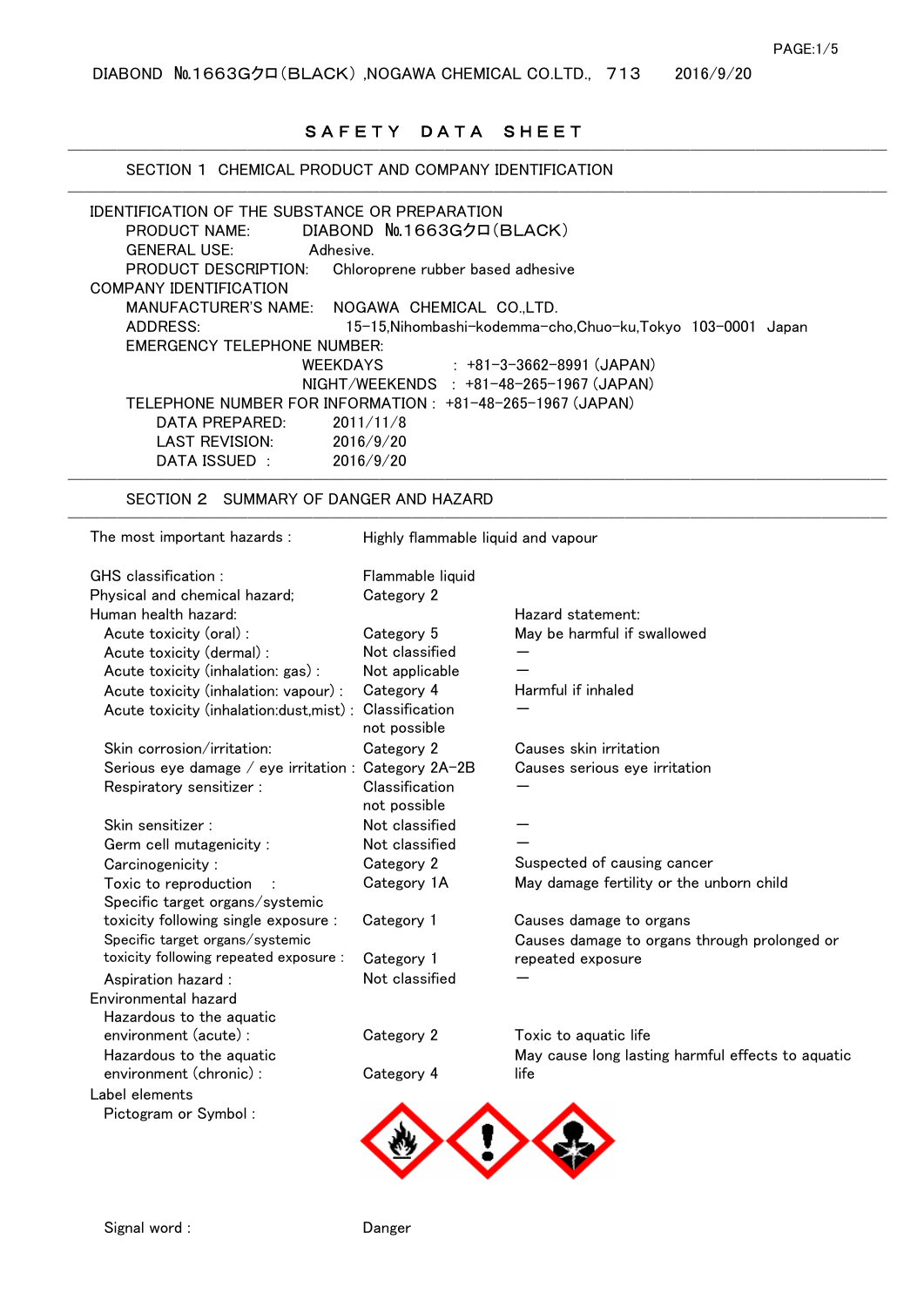## SECTION 3 COMPOSITION/INFORMATION ON INGREDIENTS

| SINGLE OR MIXTURE:          | Mixture                           |                                |                            |                 |
|-----------------------------|-----------------------------------|--------------------------------|----------------------------|-----------------|
| <b>PRODUCT NAME:</b>        | Chloroprene rubber based adhesive |                                |                            |                 |
| <b>HAZARDOUS COMPONENTS</b> | CAS No.                           | <b>CONTENTS</b>                | <b>EXPOSURE LIMITS</b>     |                 |
|                             |                                   | (Weight $%$ )                  | <b>OSHA</b>                | ACGIH           |
|                             |                                   |                                | <b>PEL</b>                 | <b>TLV-STEL</b> |
| Chloroprene rubber etc.     | Listed                            | $34 \pm 1.5$                   | N/E                        | N/E             |
| Rosin                       |                                   | 8050-09-7 $(1)$ Include)       | $\ast$                     | $\ast$          |
| 2,6-Di-t-butyl-4-cresol     |                                   | $128 - 37 - 0$ (0.5>Include)   | $\ast$                     | $\ast$          |
| Zinc oxide                  |                                   | $1314 - 13 - 2$ (0.5>Include)  | $5 \text{ mg}/\text{m}3$   | $10$ mg/m $3$   |
| Anhydrous silica            |                                   | $7631 - 86 - 9$ $(2)$ Include) | $\ast$                     | ∗               |
| Carbon black                |                                   | $1333 - 86 - 4$ $(1)$ Include) | $3.5 \text{ mg}/\text{m}3$ | $\ast$          |
| Toluene                     | $108 - 88 - 3$                    | $35 - 45$                      | $200$ ppm                  | $150$ ppm       |
| n-Hexane                    | $110 - 54 - 3$                    | $10 - 20$                      | $500$ ppm                  | $1000$ ppm      |
| Acetone                     | 67-64-1                           | $5 - 15$                       | $1000$ ppm                 | 750 ppm         |
| Saturated hydrocarbon       | Listed                            | $1 - 10$                       | $\ast$                     | $\ast$          |

──────────────────────────────────────

## SECTION 4 FIRST AID MEASURES

| INHALATION:                                                     |  | Remove to fresh air. Get medical attention immediately.                                    |  |  |
|-----------------------------------------------------------------|--|--------------------------------------------------------------------------------------------|--|--|
| <b>SKIN CONTACT:</b>                                            |  | Wash with soap and water. Get medical attention if irritation develops or persists.        |  |  |
| EYE CONTACT:                                                    |  | Flush eye with water for 15 minutes. Get medical attention.                                |  |  |
| INGESTION:                                                      |  | If swallowed, do not induce vomiting. Get immediate medical attention.                     |  |  |
| Concise information on the most<br>important signs and symptom: |  | Dizziness, headache, nausea hosted if, immediately stop the work, inhale<br>the fresh air. |  |  |
| Emergency protective measures :                                 |  | Especially nothing.                                                                        |  |  |
| Note to physicians:                                             |  | Necessary to treat similar to the organic solvent poisoning.                               |  |  |

──────────────────────────────────────────────────

──────────────────────────────────────────────────

SECTION 5 FIRE FIGHTING MEASURES

| EXTINGUISHING MEDIA :               | Dry chemical powder, carbon dioxide, foam and dry sand.                                                                                                                                        |
|-------------------------------------|------------------------------------------------------------------------------------------------------------------------------------------------------------------------------------------------|
| PROHIBITED EXTINGUISHING MEDIA :    | Water                                                                                                                                                                                          |
| SPECIFIC HAZARDS DURING FIRE:       | Vapors may form explosive mixture with air. The combustion gas contains<br>poisonous gases such as halogen gas.                                                                                |
| PARTICULAR FIRE FIGHTING:           | Do not use water to extinguish fire. Extinguish a fire from upwind and<br>wear protective equipment. Containers can be moved in case of fire<br>nearby, then remove to safe place immediately. |
| <b>PROTECTION FOR FIREFIGHTERS:</b> | Wear protective clothing in addition to heat, wear a gas mask for the<br>halogen gas and impervious gloves.                                                                                    |

──────────────────────────────────────────────────

──────────────────────────────────────

## SECTION 6 ACCIDENTAL RELEASE MEASURES

| CAUTIONS FOR PERSONNEL:          |                                | Wear a gas mask for organic solvent gas and impervious gloves.                                                                                                                                                        |
|----------------------------------|--------------------------------|-----------------------------------------------------------------------------------------------------------------------------------------------------------------------------------------------------------------------|
| <b>CAUTIONS FOR ENVIRONMENT:</b> |                                | Is discharged into rivers, careful not to cause damage to the environment.<br>The large amounts of runoff to prevent such spills quotes mound.                                                                        |
|                                  | that the relevant legislation. | REMOVAL METHOD: Spilled material and collected in sealed containers, then remove to safe place. Dry sand, earth, to<br>recover adsorbed to the other non-combustible. Deposits, and the waste is treated on the basis |
| <b>SECOND</b><br>ACCIDENT:       | a fire extinguisher.           | Ignition source, the high temperature thing, and the combustible are quickly removed.<br>Recovered with the aid of materials that do not cause sparks. The ignition in case, prepare                                  |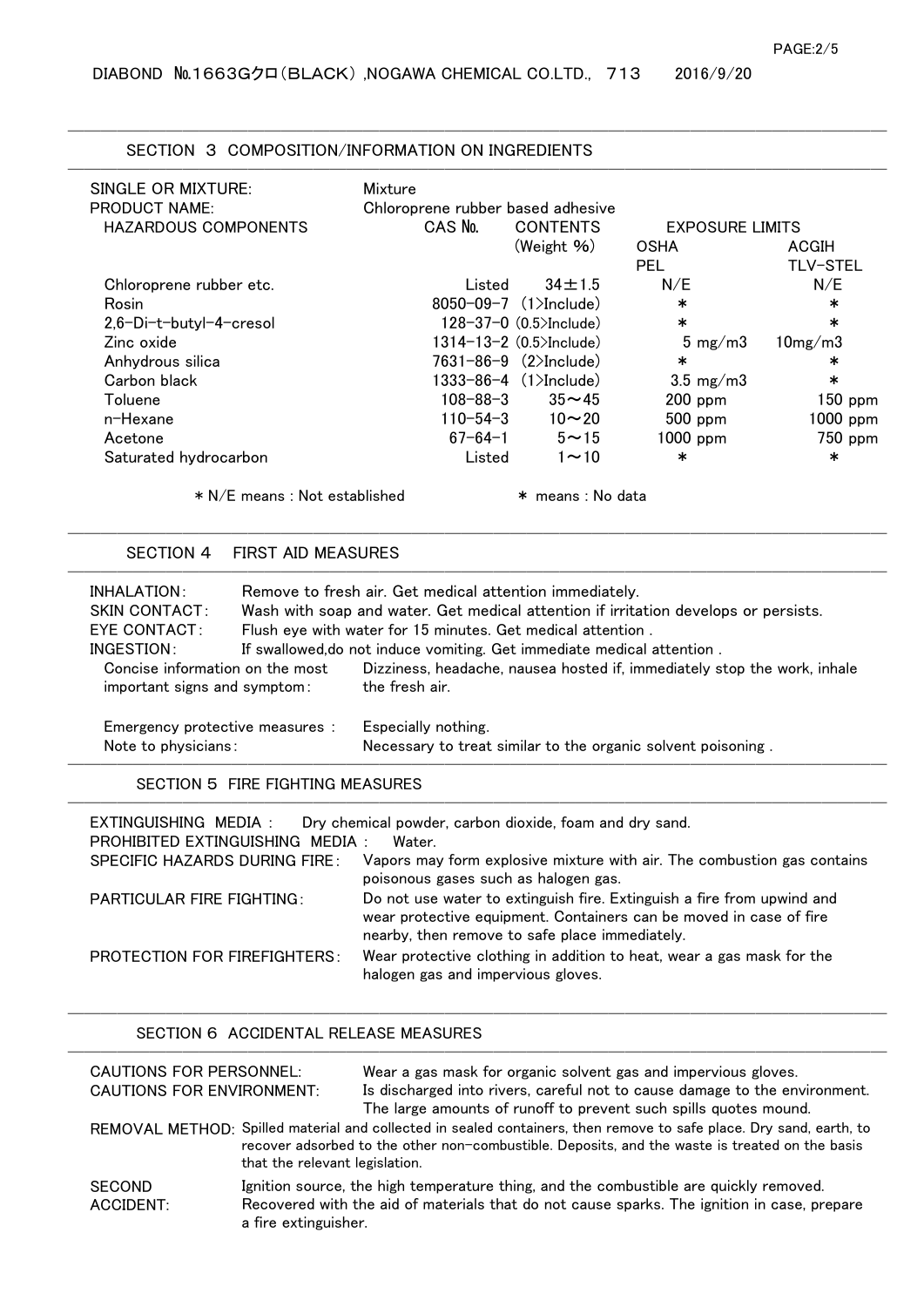## SECTION 7 CAUTIONS OF HANDLING AND STORAGE

| HANDLING:                                          | Keep away from sources of ignition.                                                                                                                                          |
|----------------------------------------------------|------------------------------------------------------------------------------------------------------------------------------------------------------------------------------|
|                                                    | ENGINEERING MEASURES: Use explosion-proof equipment. Use with adequate ventilation. A tightly closed<br>container. Flames, sparks, to prohibit the use of high temperatures. |
| CAUTIONS FOR SAFETY<br>HANDLING:<br><b>STORAGE</b> | In an enclosed area, give sufficient local exhaust ventilation, with appropriate<br>protective equipment.                                                                    |
| ADEQUATE STORAGE<br>COUDITION:                     | Avoid direct sunlight, store in a tightly closed container $5 \sim 35$ °C. The good<br>ventilation to prevent vapor residence.                                               |
| ADDITIONALLY:                                      | Follows providing in the law.                                                                                                                                                |

──────────────────────────────────────

## SECTION 8 EXPOSURE CONTROLS, PERSONAL PROTECTION

### ENGINEERING MEASURES:

VENTILATION: Local exhaust;Required. Generally required to reduce exposure to blow OSHA allowable levels. Use explosion proof moter only.

──────────────────────────────────────────────────

| <b>CONTROL PARAMETERS:</b>     | <b>OSHA</b>                                                                      | <b>ACGIH(2014)</b>         |  |
|--------------------------------|----------------------------------------------------------------------------------|----------------------------|--|
|                                | <b>PEL</b>                                                                       | TLV-TWA                    |  |
| Rosin                          | $\ast$                                                                           | ∗                          |  |
| 2,6-Di-t-butyl-4-cresol        | $\ast$                                                                           | 2 $mg/m3$                  |  |
| Zinc oxide                     | $5 \text{ mg}/\text{m}3$                                                         | 2 $mg/m3$                  |  |
| Anhydrous silica               | $\ast$                                                                           | 10 mg/m $3$                |  |
| Carbon black                   | $3.5 \text{ mg}/\text{m}$                                                        | $3.5 \text{ mg}/\text{m}3$ |  |
| Toluene                        | $200$ ppm                                                                        | $20$ ppm                   |  |
| n-Hexane                       | $500$ ppm                                                                        | $50$ ppm                   |  |
| Acetone                        | $1000$ ppm                                                                       | $500$ ppm                  |  |
| Saturated hydrocarbon          | $\ast$                                                                           | ∗                          |  |
| PERSONAL PROTECTION EQUIPMENT: |                                                                                  |                            |  |
| <b>RESPIRATORY PROTECTION;</b> | Use either a self-contained air supplied respirator or organic vaper respirator. |                            |  |
| <b>PROTECTIVE GLOVES:</b>      | Rubber gloves, Polyethylene gloves.                                              |                            |  |
| <b>EYE PROTECTION:</b>         | Chemical safety goggles, glasses or fase shield.                                 |                            |  |
|                                | SKIN AND BODY PROTECTIVE EQUIPMENT; Work clothing, safety shoes.                 |                            |  |
| ADDITIONALLY:                  | Do not eat, drink and smoke during work.                                         |                            |  |

──────────────────────────────────────

### SECTION 9 PHYSICAL AND CHEMICAL PROPERTIES

| APPEARANCE:                     | Liquid                                  |
|---------------------------------|-----------------------------------------|
| COLOR:                          | <b>Black</b>                            |
| <b>BOILING POINT:</b>           | $56.3 \sim 110.8^{\circ}$ C             |
| <b>MELTING POINT:</b>           | $O^{\circ}C$                            |
| <b>FLASH POINT:</b>             | $-17^{\circ}$ C                         |
| AUTO-IGNITION TEMPERATURE:      | $240^{\circ}$ C                         |
| FLAMMABLE LIMITS:<br>Lower      | 1%<br>13%<br>Upper                      |
| VAPOR PRESSURE:                 | (n-Hexane )<br>36.3 kPa                 |
| SPECIFIC GRAVITY (H 20=1):      | $g/cm3(20^{\circ}C)$<br>$0.92 \pm 0.02$ |
| SOLUBILITY IN WATER:            | Water ; Insoluble                       |
| SOLUBILITY IN ORGANIC SOLVENTS: | Toluene: Soluble                        |

### SECTION 10 STABILITY AND REACTIVITY

| STABILITY:                | Stable under normal condition and anticipated storage.                                         |
|---------------------------|------------------------------------------------------------------------------------------------|
| INCOMPATIBLE MATERIALS:   | Strong oxidizers and acids.                                                                    |
|                           | HAZARDOUS DECOMPOSITION PRODUCTS: Carbon monoxide, Carbon dioxide, Chlorine, Hydrogen chloride |
|                           | when burned.                                                                                   |
| HAZARDOUS POLYMERIZATION: | Will not occur.                                                                                |

HAZARDOUS POLYMERIZATION: CONDITIONS TO AVOID: Extra heat.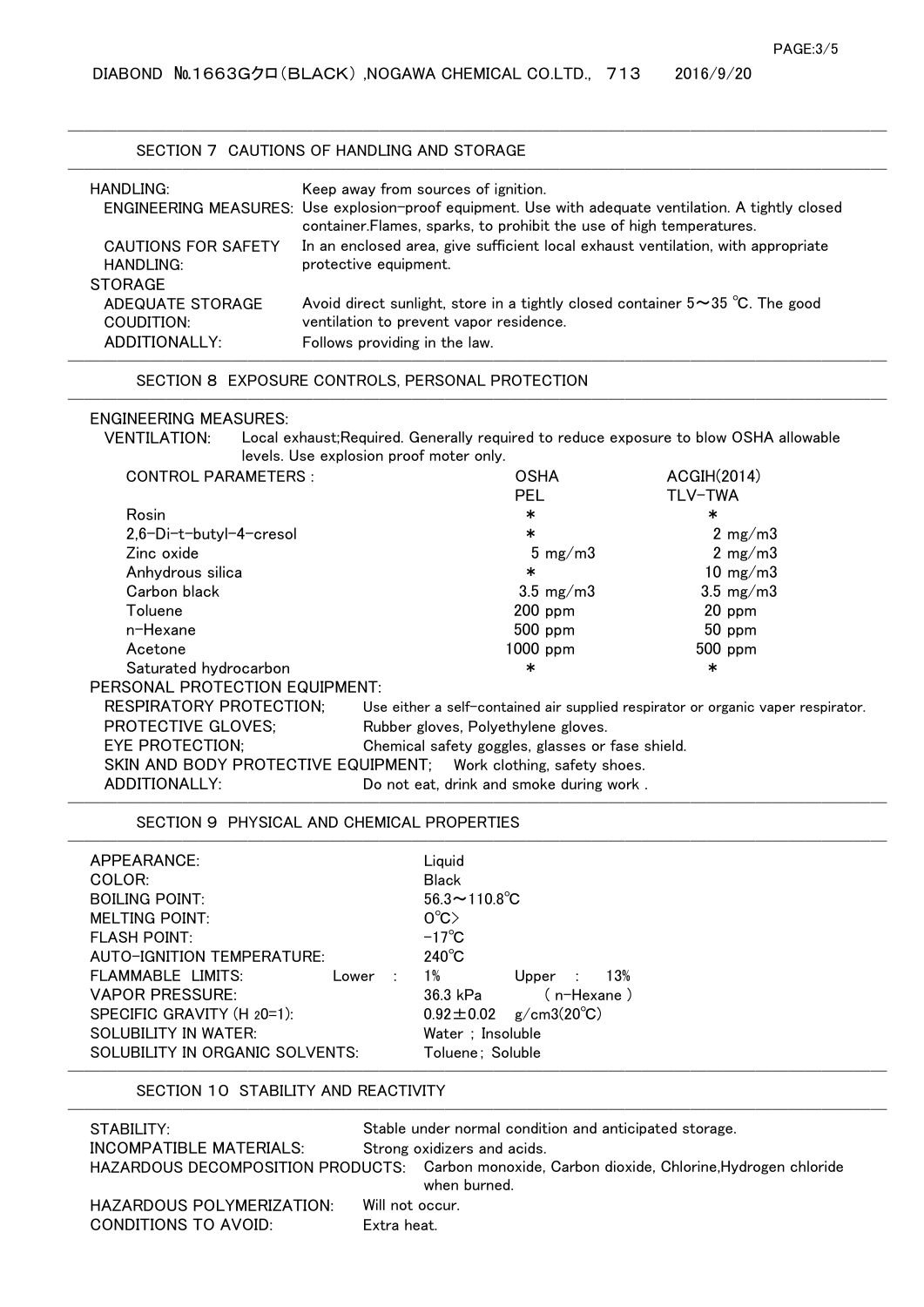| <b>SUBSTANCE</b>        | <b>ACUTE TOXICITY</b> | <b>CARCINOGENIC EFFECTS</b> |
|-------------------------|-----------------------|-----------------------------|
|                         | RAT ORAL LD50         | <b>IARC</b>                 |
| Rosin                   | $3 \text{ mg/kg}$     | ∗                           |
| 2,6-Di-t-butyl-4-cresol | $890$ mg/kg           | 3                           |
| Zinc oxide              | 7950 mg/kg            | ∗                           |
| Anhydrous silica        | $>10000$ mg/kg        | 3                           |
| Carbon black            | 15400 mg/kg           | 2Β                          |
| Toluene                 | $636 \text{ mg/kg}$   | 3                           |
| n-Hexane                | $25000$ mg/kg         | ∗                           |
| Acetone                 | 5800 $mg/kg$          | $\ast$                      |
| Saturated hydrocarbon   | $\ast$                | $\ast$                      |

──────────────────────────────────────────────────

──────────────────────────────────────────────────

──────────────────────────────────────

(Note)  $" -"$  mean "not classified", and  $" *"$  indicates "no data".

### OTHER: See SECTION 2

SECTION 12 ECOLOGICAL INFORMATION

## **ECOTOXICITY**

| FISH TOXICITY             | LC50              |                 |                       |
|---------------------------|-------------------|-----------------|-----------------------|
| Rosin                     | No data           |                 |                       |
| $2,6-Di-t-butyl-4-cresol$ | 5 ppm             | 48 hr           | Killifish             |
| Zinc oxide                | $20 \text{ mg/L}$ | 48 hr Killifish |                       |
| Anhydrous silica          | No data           |                 |                       |
| Carbon black              | No data           |                 |                       |
| Toluene                   | $22.7$ ppm        |                 | 72 hr Goldfish        |
| n-Hexane                  | No data           |                 |                       |
| Acetone                   | 580~8120 ppm      |                 | 96 hr Freshwater fish |
| Saturated hydrocarbon     | No data           |                 |                       |
|                           |                   |                 |                       |

OTHER: See SECTION 2

## SECTION 13 DISPOSAL CONSIDERATIONS

## SAFETY HANDLING:

Use with adequate ventilation. Avoid breathing vaper or gas. Avoid contact with eyes, skin and clothing. Wash thoroughly after handling. Use spark-proof tools and explosion-proof equipment. Empty containers retain product residue (liquid and/or vaper) and can be dangerous. Do not pressurize, cut, weld, braze, solder, drill, grind or expose such containers to heat, sparks, flame, static electrisity or other sources of ignition.

──────────────────────────────────────

──────────────────────────────────────

### WASTE DISPOSAL METHODS:

Contaminated absorbent material or waste product must be disposed of in accordance with regulations in the Resource Conservation and Recovery Act and/or State, local orEPA regulations.

──────────────────────────────────────────────────

──────────────────────────────────────────────────

SECTION 14 TRANSPORT INFORMATION

INTERNATIONAL TRANSPORT INFORMATION: PROPER SHIPPING NAME: Adhesive UN NUMBER: HAZARDS CLASS: Flammable Liquid / 3 PACKING GROUP: 2 HAZARD SUBSTANCES NAME: See section 3. 1133

OTHER: Control temperature: 5~35℃